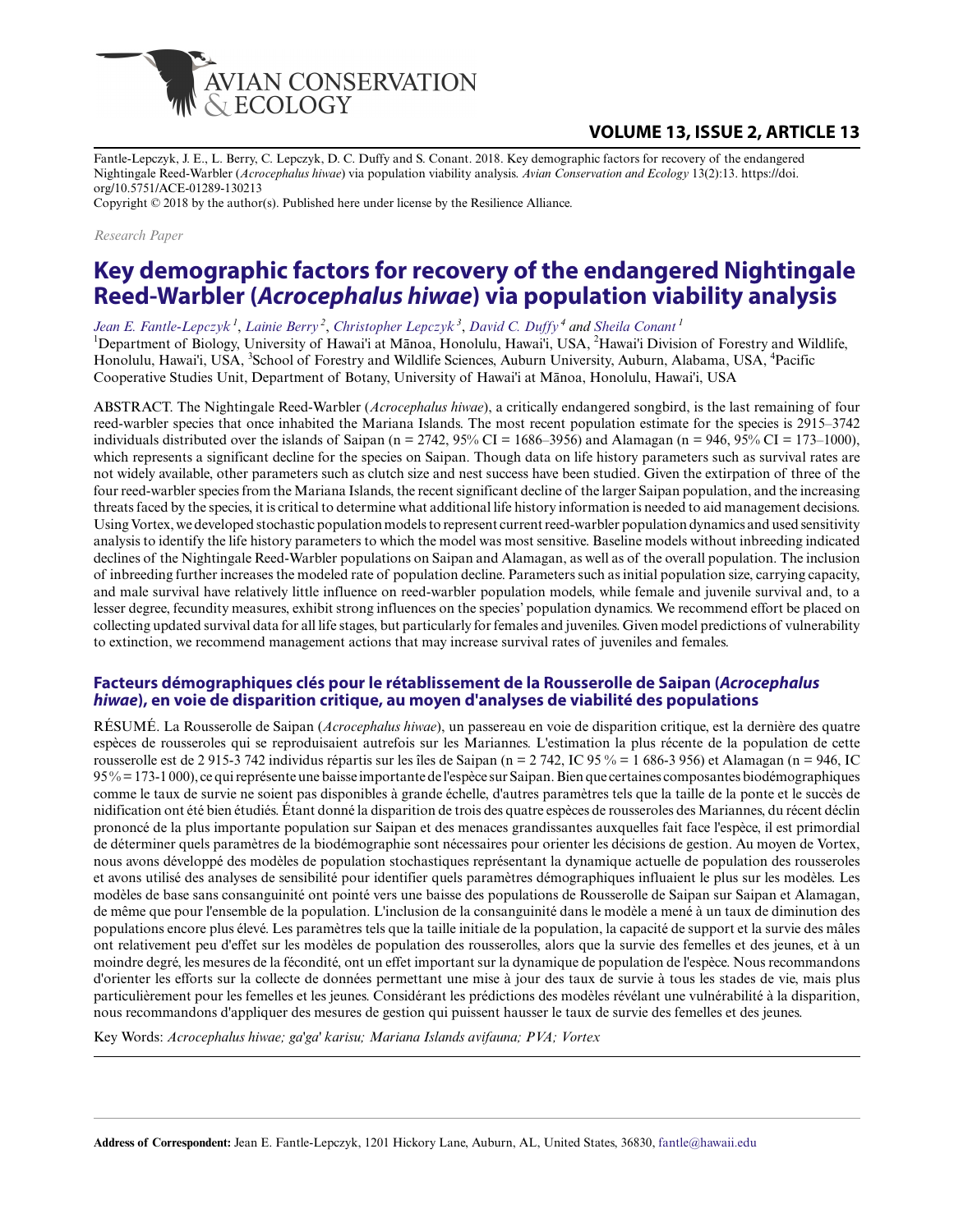#### **INTRODUCTION**

The Nightingale Reed-Warbler (*Acrocephalus hiwae*), known in Chamorro as *ga'ga' karisu* (bird of the reeds), is an IUCNcritically endangered insectivorous songbird of Saipan and Alamagan, Mariana Islands (Saitoh et al. 2012, BirdLife International 2016), and is listed as Endangered under the U.S. Endangered Species Act (USFWS 1970). The Mariana Islands are an approximately 840 km-long arc comprising 15 main islands, running approximately north-south from Uracas at latitude 20.5° N to Guam at latitude 13.5°N, in the Western Pacific Ocean. The largest island is Guam, and only four (Guam, Rota, Tinian, and Saipan) are permanently occupied. Of the four reed-warbler species that formerly inhabited this island chain, only the Nightingale Reed-Warbler remains. The Nightingale Reed-Warbler's sister species, *A. nijoi, A. luscinius,* and *A. yamashinae,* have been extirpated from Aguiguan, Guam, and Pagan, respectively (Saitoh et al. 2012). Though the Nightingale Reed-Warbler has persisted, the most recent population estimates indicate an estimated total of only about 3688 individuals distributed over the islands of Saipan in 2007 (n = 2742,  $95\%$  CI  $= 1686 - 3956$ ; Camp et al. 2009) and Alamagan in 2010 (n = 946, 95% CI = 173–1000; Marshall et al. 2011). The population on Saipan appears to have been nearly halved from an estimated 4867 individuals in 1982 (Engbring et al. 1986), although the numbers appear more stable on Alamagan, with a previous estimate of 1125 individuals (95% CI = 504–1539) in 2000 (Cruz et al. 2000*a*).

The decline of the Nightingale Reed-Warbler, and extinction of the other three reed-warbler species in the Mariana Islands, has been driven by several factors. One of the most detrimental has been habitat loss. Reed-warblers of the Marianas occur in a variety of habitats, including thickets, forest edges and openings, native reed-mar, mangrove wetland, as well as upland introduced *Leucaena leucocephala* forest and mosaics of elephant grass (*Pennisetum purpureum*) and tangan-tangan (*Ricinus communis*; Craig 1992, Reichel et al. 1992, USFWS 1998, Mosher and Fancy 2002). However, much of Saipan's wetlands and forests have been converted to agriculture, residential development, and touristrelated facilities over the last several decades, reducing suitable habitat for the Nightingale Reed-Warbler (USFWS 1998). Exacerbating this loss is the spread of non-native vines, especially ivy gourd (*Coccinia grandis*; Liske-Clark 2015), which has invaded ~90% of Saipan's forests since its introduction in the mid-1990s (Deleon Guerrero 2015). This species smothers the forest canopy until it collapses because of tree death (Global Invasive Species Database 2017), thereby destroying reed-warbler nesting habitat.

Degradation of habitat by feral ungulates, e.g., goats, has also contributed to the extirpation of *A. nijoi* on Aguiguan and *A. yamashinae* on Pagan (Cruz et al. 2000*b*). Severe habitat damage from feral goats, pigs, and cows may be causing Nightingale Reed-Warbler population decline on Alamagan, while continued grazing on Aguiguan may limit opportunities for recolonization or reintroduction (Cruz et al. 2000*a, b*). Introduced predators including cats (*Felis catus*), rats (*Rattus* spp.), monitor lizards (*Varanus indicus*), and brown treesnakes (*Boiga irregularis*) also play a significant role in reed-warbler declines throughout the Marianas (USFWS 1998). Predation, mostly by non-native species, was responsible for 75% of nest failures (rats [71%], cats [5%] and unknown predators [24%]; Mosher 2006). Monitor lizards and the native Mariana kingfisher (*Todiramphus albicilla*) may also depredate reed-warbler nests. Of particular concern is the brown treesnake, which greatly reduced or extirpated most native birds, including the reed-warbler, within 35–40 years after its accidental introduction on Guam (Reichel et al. 1992). The brown treesnake was the primary cause of extirpation of *A. luscinius* on Guam (Rodda and Savidge 2007), and the potential for invasion by the brown treesnake on Saipan (and, though less likely, Alamagan) places the Nightingale Reed-Warbler population at risk.

To address these threats, current Nightingale Reed-Warbler management protocols include protecting and managing extant populations and core habitat (USFWS 1998). Regular population surveys have been run to assess population trends (Engbring et al. 1986, Cruz et al. 2000*a, b*, Esselstyn et al. 2003, Camp et al. 2009, Marshall et al. 2011, Amidon et al. 2014). Another integral aspect of the species' recovery is continued protection against brown treesnake incursions through monitoring and removal of brown treesnakes.

Population viability analysis (PVA) is a useful tool to assess management options to reduce the risk of extinction (Ellner and Fieberg 2003). PVA incorporates demographic and environmental variables to forecast population persistence and extinction risk, thereby testing the relative importance of model parameters via sensitivity analysis, evaluating management strategies, and identifying priorities for maximizing effective species recovery (Beissinger and Westphal 1998, Brook et al. 2000, Cross and Bessinger 2001, Reed et al. 2002).

Although data on some life history parameters such as survival rates of the Nightingale Reed-Warbler are not widely available, other parameters such as clutch size and nest success have been well-studied (Mosher and Fancy 2002, Mosher 2006). Considering the significant decline in the larger Saipan population in recent years (Camp et al. 2009) and the increasing threats faced by the species, it is critical to determine what additional life history information is needed to aid management decisions, as well as what management actions can assist the Saipan reed-warbler population. To address these needs, our overarching goal was to evaluate possible population trajectories of the Nightingale Reed-Warbler and identify key life history attributes important to understand species population dynamics. Based upon this goal our objectives were the following: (1) to model Nightingale Reed-Warbler population dynamics on both Saipan and Alamagan for the next 100 years; and, (2) to conduct sensitivity analysis on life history attributes to determine which, if any, parameters are most influential in model outcomes.

#### **METHODS**

#### **PVA software**

We conducted our PVAs using Vortex 10 (Lacy and Pollack 2014), which simulates stochastic demographic and environmental processes. Vortex is an individual-based simulation model that follows the fates of each animal in a simulated population from birth to death, with all events happening according to defined probabilities.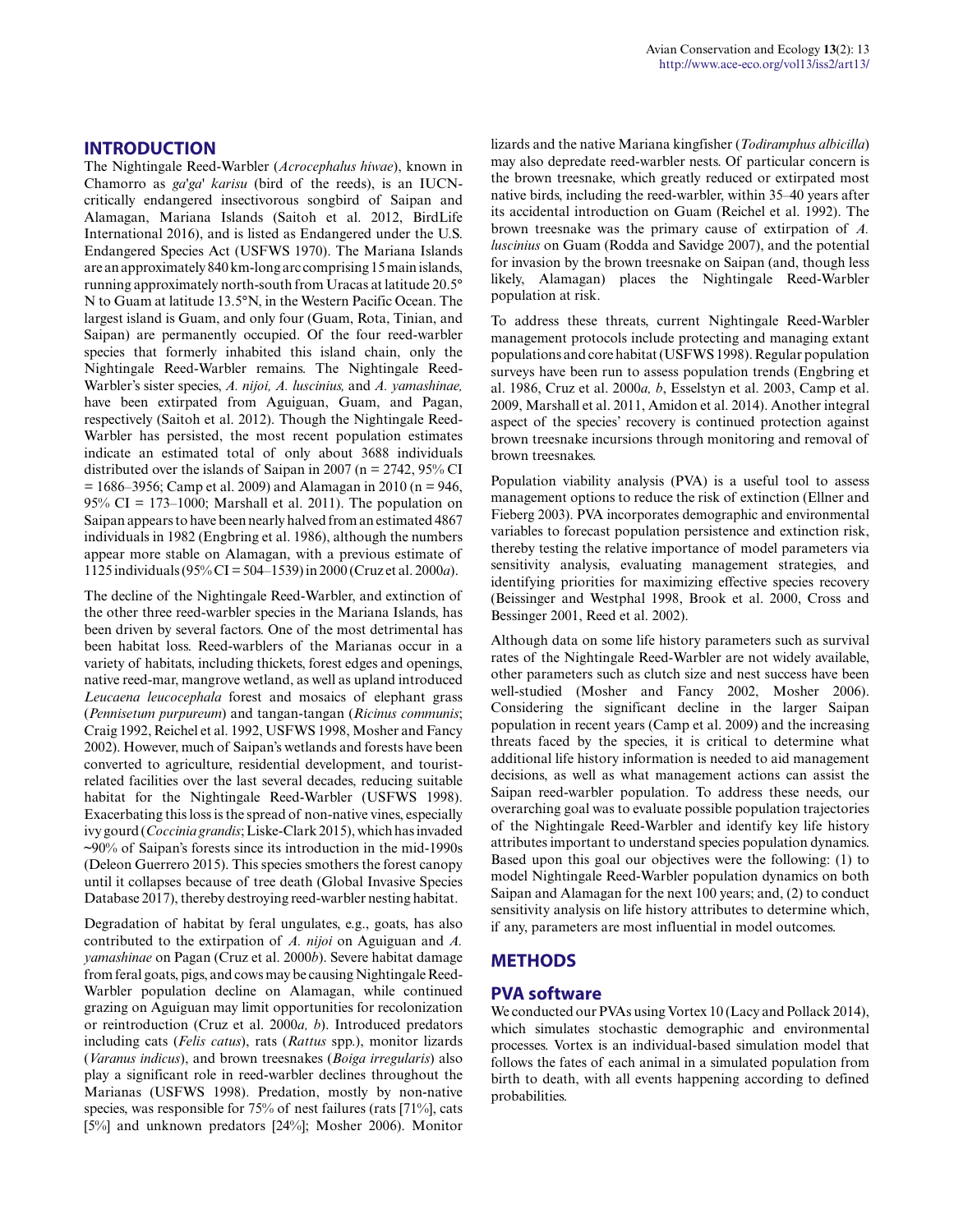# **Baseline model input**

Using Vortex (Appendix 1), we developed baseline models incorporating all available information on the Nightingale Reed-Warbler. Each model was simulated 1000 times (Owen-Smith 2007) over a time frame of 100 years. We defined extinction as occurring when only one sex remained.

Because little is known about the genetics and effects of inbreeding depression on the Nightingale Reed-Warbler, coupled with the absence of good information on the impact of inbreeding depression, we developed models both with (at the default heterosis model of 6.29 lethal equivalents, 50% due to recessive lethals) and without inbreeding depression included (Appendix 1). We tested this initial parameterization using equivalency testing in Minitab (version 18). Equivalence testing is a statistical tool used to test whether observations from two groups are similar enough to be biologically analogous. In equivalence testing, the null hypothesis is that the difference between the means is greater than a researcher-defined amount, which is referred to as "interval of tolerable difference." We defined the limits at which we thought model output difference would be equivalent as  $\pm$  0.02 stochastic r (essentially  $\pm$  2% annual growth rate) and  $\pm$  10 individuals remaining at 100 years. We found the growth rate of inbreeding depression models to be nonequivalent to noninbreeding models based upon these defined limits ( $p > 0.7$ ). Although models were equivalent based on population size at 100 years ( $p < 0.05$ ), this was an artifact of the very small final population sizes  $(\leq 4)$ , rather than a reflection of equivalency. Given the small population size and current population decline we choose to run all baseline and sensitivity models both with and without inbreeding depression.

We modeled four cohorts or stages: juvenile females, adult females, juvenile males, and adult males. We developed our demographic input parameters from a variety of sources, including original data, previously published information, and discussions with Nightingale Reed-Warbler biologists. We assumed that the effects of environmental variation on reproduction and survival were correlated.

#### **Population dynamics and dispersal**

We modeled populations on Saipan and Alamagan separately, as well as together as a total population. We assumed baseline demographics were the same for each island. For several reasons, we further assumed that if dispersal between islands does exist, it is at levels too low to be meaningful. First, populations on both islands were at best stable to declining (Camp et al. 2009, Marshall et al. 2011) and unlikely to be producing emigrants. Furthermore, genetic testing showed little if any recent gene flow between Saipan and Aguiguan (30 km apart), which is much closer to Saipan than Alamagan (250 km; Saitoh et al. 2012). Finally, the closely related Seychelles Warbler (*Acrocephalus sechellensis*) rarely dispersed even when their current habitat was saturated and there were other suitable islands nearby, despite retaining all the morphological structures for such flight (Komdeur et al. 2004).

#### **Reproduction**

We assumed Nightingale Reed-Warblers are monogamous within the year, but not between years, because in one study males were not seen to associate with more than one female during a breeding season, but females exhibited low mate fidelity between years (Craig 1992). We further assumed that they would breed at one year of age because the congeneric Seychelles Warbler breeds as early as 8–9 months (Komdeur 1991, 1992, 1994*a, b*) and the congeneric Nihoa Millerbird (*Acrocephalus familiaris kingi*) is presumed to breed at one year (Conant and Morin 2001). Mosher (2006) found that Nightingale Reed-Warblers nest during two peak seasons (January–March; July–September), and that pairs renested after failure during a given season, but if successful waited to renest until the next season. Thus, we assumed a maximum of two broods per year. However, no data were available on the mean number of successful nests/pair/year. To estimate the distribution of successful broods per year, we used Komdeur and Daan's (2005) distribution of Seychelles Warblers nest attempts/ year, adjusted by Mosher's (2006) Nightingale Reed-Warbler nest success. Although Mosher (2006) witnessed one pair lay four eggs on two occasions, the maximum number of young successfully reared to fledging was three (mean =  $1.95 \pm 0.65$ ), and we assumed this to be the maximum number of progeny per pair per season. Seychelles Warblers successfully breed until nine years old (Komdeur 1996) and Nihoa Millerbirds are presumed to breed until 10 years (Conant and Morin 2001), so we assumed that Nightingale Reed-Warblers can breed until nine years old and live up to 10 years. We also assumed a 1:1 sex ratio at birth.

### **Density dependence**

Vortex models density dependence in terms of its effect on reproduction as:  $P(N) = (P(0) \cdot ((P(0) \cdot P(K)) * ((N/K)^{A})) * (N/(A +$ N)); where P(0) is the percentage of adult females breeding at low density; P(K) is the percentage of adult females breeding at carrying capacity; N is initial population size; K is carrying capacity; B is a steepness parameter, which determines the shape of the curve relating the percentage of adult females breeding to population size; and A is the Allee parameter, which accounts for the decrease in the proportion of females breeding at low densities. We assumed that Nightingale Reed-Warblers would be densitydependent, given that it is a territorial bird that defends prime nesting sites and food sources. In the absence of data to the contrary and given that Nightingale Reed-Warblers are currently confined to small remnant habitat areas we assumed the Allee effect was zero. To determine the appropriate steepness parameter, we graphed a series of density-dependent population projection plots using steepness parameters from 0.25 to 16. A steepness parameter of 8 looked the most reasonable, though 4 and 16 also seemed plausible. To test the influence of the steepness parameter, we ran three versions each of the baseline with and without inbreeding, with steepness values of 4, 8, and 16, and as with inbreeding, tested for equivalency with Minitab (version 18), within the self-defined limits of  $\pm$  0.02 stochastic r and  $\pm$  10 individuals remaining at 100 years. Because all models showed equivalent results ( $p < 0.01$ ) we chose to use a steepness value of 8 in our baseline model. We used data from the Seychelles Warbler (Brouwer et al. 2009) to estimate the percent breeding at high and low population densities. At carrying capacity, Seychelles Warblers delay breeding and help breeding birds at the nest, resulting in an average group size of  $2.8 \pm 0.1$  birds, which means about 71% of adult birds are breeding. At low densities, however, no nest helpers are seen, and most territories consist of a pair of breeding birds, with some unpaired floaters. Thus, we assumed 95% of adult birds breed at low densities. Vortex used the parameters of percent breeding at low density and percent breeding at high density, the Allee parameter and the steepness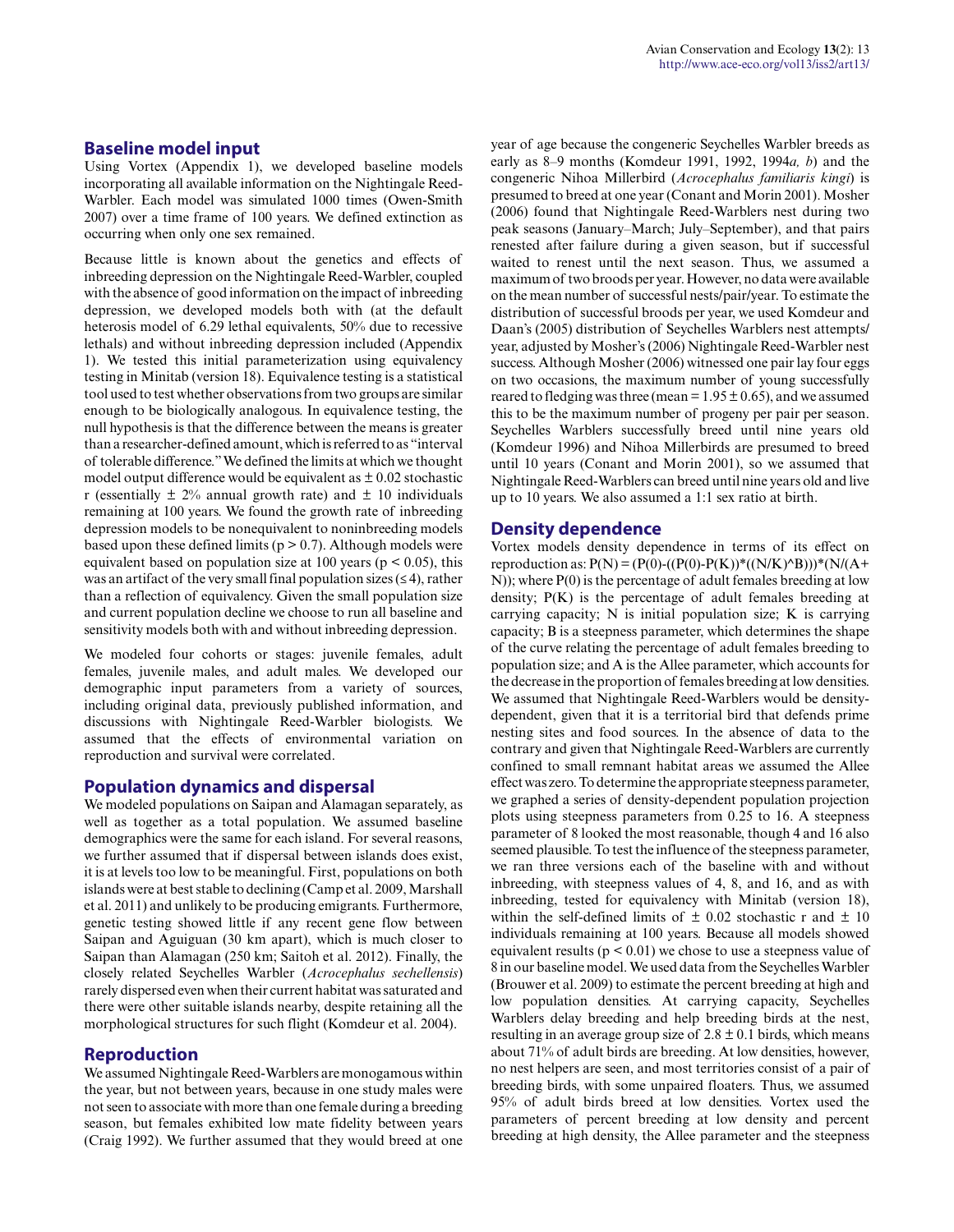parameter to automatically calculate the percent of adult females breeding. For the environmental variation in percent breeding, we used default values in the absence of other data. Given that the Nightingale Reed-Warbler lives in a somewhat stable, maritime climate, we would not expect large variations from year to year. Finally, we assumed that 100% of males would be in the breeding pool, though not all find mates.

#### **Mortality**

To determine survival, we developed a series of models in Program MARK (version 8.0) using unpublished data collected on the Nightingale Reed-Warbler by Steven Mosher. Mosher followed 57 marked adult males over 19 months from January 1997 until July 1998, with monthly resighting intervals. We created an encounter history for each bird using the month of initial capture and all resightings in subsequent months. We used the Live Recaptures data type which is a form of Cormack-Jolly-Seber (CJS) model. We compared five models: Phi(.)p(.), which provided mean monthly estimates of survival (Phi) and detection  $(p)$  across sex/life stages; Phi(.) $p(g)$ , which provided mean monthly estimates of survival (Phi) across sex/life stages and detection (p) for each sex/life stage; Phi(g)p(.), which provided estimates of mean monthly survival for each sex/life stage (g) and the average monthly detection probability (p) across all sex/life stages; Phi(g) p(g), which provided mean monthly estimates of survival (Phi) and detection (p) for each sex/life stage; and  $Phi(g)p(g+covar)$ , which provided mean monthly estimates of survival (Phi) and detection (p) for each sex/life stage and included an additive effect of typhoons as a covariate of detection. We used the product of monthly survival rates ( $Phi<sup>12</sup>$ ) to estimate annual survival. Based on AICc, the model Phi(g)p(g+covar) (AICc = 884.19,  $k = 6$ , Dev. = 872.06) was far superior ( $\Delta$  = 272.43) to the next best model,  $Phi(g)p(g)$  (AICc = 1156.93, k = 6, Dev. = 1144.80). The monthly survival probability of adult males was 0.9735 (SE 0.0083, CI 0.9515, 0.9856). The mean monthly detection probability of adult males in the absence of typhoons was 0.8325  $(SE = 0.0180, CI 0.7942, 0.8649)$ . The annual survival probability of adult males was 0.7243 (CI 0.0700, 0.9978). The dataset was insufficient to estimate female and juvenile survival. Given that at least one of 13 ( $\sim$ 8%) marked females was depredated on the nest and others have found higher female mortality in passerine species where rat nest predation is an issue (VanderWerf et al. 2011, 2014), we assumed that female survival would be 10% lower than males (62%). For modeling purposes when better information was unavailable, a juvenile survival rate, which is half of adult survival (generally resulting in  $\sim$ 30% juvenile survival), has been assumed for migratory passerines (Ricklefs 1973, Donovan et al. 1995). Based on our calculated Nightingale Reed-Warbler male survival, this would produce an annual juvenile survival of 36%. However, Seychelles Warbler juveniles exhibit considerably higher survival than 36%, and ostensibly juvenile survival should be slightly higher for a resident, nonmigratory bird species. Thus, we assumed 40% survival for juveniles. We used these survival estimates in our baseline model because they represent the only estimate of Nightingale Reed-Warbler survival rates. In the absence of better data, as with percent breeding, we felt that in this relatively stable island environment we would not see large annual fluctuations in mortality rates. Thus, we used Vortex's default, relatively modest deviation in mortality rate of 10% for juvenile mortality and 3% for adult mortalities.

## **Catastrophes**

Typhoons and super-typhoons commonly occur in the Marianas Islands. However, the survival and reproductive data used to calculate our parameters (Mosher 2006) were collected during an intense El Nino year, in which four super-typhoons occurred within five months. Since these data represent most of what parameterizes our model, the effect of super-typhoons is already built into our model. To avoid double counting their effect, we have not included them as a separate effect in the model.

# **Population size and carrying capacity**

In the absence of information to the contrary, we assumed Nightingale Reed-Warbler achieve a stable age distribution. We used the most recent estimates of current population size on Saipan (Camp et al. 2009) and Alamagan (Marshall et al. 2011) in our models. No estimates of carrying capacity exist for either island. However, the amount of suitable habitat is declining (Camp et al. 2009, Marshall et al. 2011) and it is unlikely that K is much higher than current populations. Thus, to allow for some population growth while reflecting the current decline in habitat, we assumed carrying capacity to be 25% greater than current populations. In the absence of better information, we assumed fluctuation in K due to environmental variation to be  $\pm$  10%.

#### **Software output**

Vortex's standard output provided us with stochastic r, probability of extinction within 25 years, average population size at 25 years, median time to extinction (provided 50% of simulations went extinct), and mean time to extinction for populations that went extinct within 25 years.

# **Sensitivity analysis**

We performed sensitivity analysis to understand how data errors or variations affect model outcomes (Akçakaya and Sjögren-Gulve 2000). We individually varied starting population, carrying capacity, and juvenile, male, female, and combined adult mortalities, number of reproductive attempts per year, and number of young produced per attempt by  $\pm$  10%,  $\pm$  25%, and ± 50%, while holding all other parameters to baseline values. We used a standard sensitivity index (S*<sup>x</sup>* ; Morris and Doak 2002). Baseline model values were used to compute the standard sensitivity index for each parameter, which was calculated as:

$$
S_x = (x_{new} - x_{baseline})/(P_{new} - P_{baseline})
$$
 (1)

where x is the output value (stochastic r/ $\lambda$  or N extant) and P is the parameter of interest.

#### **RESULTS**

Baseline models without inbreeding indicated declines of the Nightingale Reed-Warbler numbers on both Saipan (stochastic r  $= -0.0820$ ) and Alamagan (stochastic  $r = -0.0849$ ) as well as in the total population (stochastic  $r = -0.0815$ ; Table 1, Fig. 1). Including inbreeding decreased growth rates further (Saipan = -0.1059, Alamagan =  $-0.1125$ , total population =  $-0.1091$ ). Vortex predicted an 82.5% chance of total population extinction within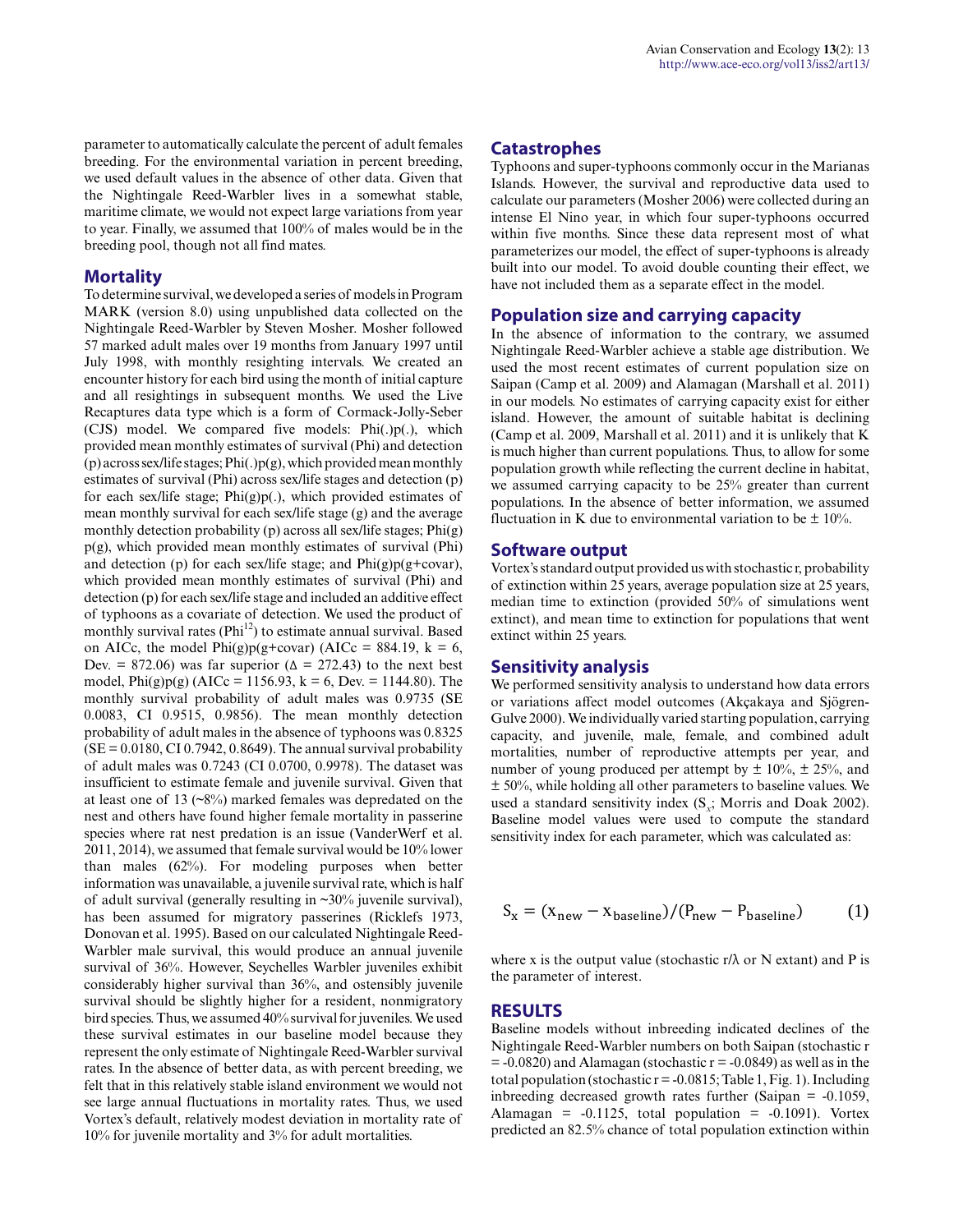| Model           | Inbreeding     | <b>Steepness</b> | Population | Mean<br>stochastic r | $\mathbf{r}$<br>SD | Probability of<br>extinction (PE) | Population size at<br>100 years $(N)$ | N<br>SD  | Median time<br>to extinction | Mean time to<br>extinction (TE) |
|-----------------|----------------|------------------|------------|----------------------|--------------------|-----------------------------------|---------------------------------------|----------|------------------------------|---------------------------------|
| <b>Baseline</b> | N <sub>o</sub> | 8                | Saipan     | $-0.082$             | 0.167              | 0.858                             | 3.17                                  | 13.1     | 76                           | 72.8                            |
|                 |                |                  | Alamagan   | $-0.0849$            | 0.178              | 0.957                             | 1.04                                  | 5.97     | 61                           | 61.4                            |
|                 |                |                  | Total      | $-0.0815$            | 0.157              | 0.825                             | 4.21                                  | 14.7     | 80                           | 76.9                            |
| Baseline        | N <sub>o</sub> | 4                | Saipan     | $-0.084$             | 0.168              | 0.893                             | 2.03                                  | 8.03     | 75                           | 72.6                            |
|                 |                |                  | Alamagan   | $-0.0846$            | 0.179              | 0.966                             | 0.51                                  | 3.8      | 62                           | 62.3                            |
|                 |                |                  | Total      | $-0.0833$            | 0.157              | 0.868                             | 2.55                                  | 8.91     | 79                           | 77                              |
| Baseline        | No             | 16               | Saipan     | $-0.0816$            | 0.166              | 0.874                             | 2.92                                  | 11       | 76                           | 73.5                            |
|                 |                |                  | Alamagan   | $-0.0837$            | 0.179              | 0.95                              | 0.95                                  | 5.33     | 62                           | 61.8                            |
|                 |                |                  | Total      | $-0.0813$            | 0.155              | 0.832                             | 3.87                                  | 12.4     | 80                           | 77.4                            |
| Baseline        | Yes            | 8                | Saipan     | $-0.1059$            | 0.161              | 0.999                             | 0.02                                  | 0.36     | 61                           | 62                              |
|                 |                |                  | Alamagan   | $-0.1125$            | 0.171              |                                   | $\Omega$                              | $\theta$ | 49                           | 49.1                            |
|                 |                |                  | Total      | $-0.1091$            | 0.152              | 0.999                             | 0.02                                  | 0.36     | 62                           | 64                              |
| Baseline        | Yes            | 4                | Saipan     | $-0.1066$            | 0.163              |                                   | 0.01                                  | 0.15     | 61                           | 62                              |
|                 |                |                  | Alamagan   | $-0.1114$            | 0.171              |                                   | $\Omega$                              | $\theta$ | 48                           | 49.3                            |
|                 |                |                  | Total      | $-0.1093$            | 0.153              |                                   | 0.01                                  | 0.15     | 62                           | 64.1                            |
| Baseline        | Yes            | 16               | Saipan     | $-0.1065$            | 0.162              |                                   | 0.01                                  | 0.13     | 61                           | 61.9                            |
|                 |                |                  | Alamagan   | $-0.1128$            | 0.171              |                                   | $\Omega$                              | $\theta$ | 48                           | 48.8                            |
|                 |                |                  | Total      | $-0.1094$            | 0.154              |                                   | 0.01                                  | 0.13     | 62                           | 64                              |

**Table 1**. Nightingale Reed-warbler (*Acrocephalus hiwae*) candidate baseline model results. Note that because of the length of time since population estimation  $(\sim 10 \text{ years})$ , the times we report here reflect predicted time to extinction since population estimation, rather than from the present.

100 years without accounting for inbreeding (Saipan  $= 85.8\%$ , Alamagan =  $95.7\%$ ) and a  $99.9\%$  chance of total population extinction with default inbreeding levels (Saipan = 99.9%, Alamagan = 100%) incorporated into the models. Vortex yielded a mean final population size of  $4.2 \pm 14.7$  for the total population (Saipan =  $3.2 \pm 13.1$ , Alamagan =  $1.0 \pm 6.0$ ) without inbreeding and populations of zero when inbreeding was incorporated. The mean time to extinction for the total population was 76.9 years without inbreeding and 64.0 years with inbreeding included  $(Saipan = 72.8 \text{ vs. } 62.0 \text{ years}, \text{Alamagan} = 61.4 \text{ vs. } 49.1 \text{ years}).$ The median time to extinction for the total population was 80 years without inbreeding and 62 years with inbreeding included  $(Saipan = 76$  vs. 61 years, Alamagan = 61 vs. 49 years). Thus, with inbreeding as a factor, mean time to extinction will be 13 years (median time to extinction  $= 18$  years) earlier than if inbreeding depression is not a factor. Notably, the baseline population estimates used to calculate these times to extinction are approximately 10 years old at time of publication. Thus, the times we report here reflect predicted time to extinction since population estimation, rather than from the present.

Models showed no difference in relative sensitivity to parameter perturbations whether inbreeding was incorporated into the model or not (Table 2). Growth rate had very little sensitivity to changes in either initial population size or carrying capacity (Table 2). In fact, varying either initial population size or carrying capacity even  $\pm$  50% had very little impact. The growth rate was slightly more sensitive to perturbations in fecundity measures and male mortality, though not nearly so sensitive as it was to female and juvenile mortality measures (Table 2). Except at the highest mortalities, growth rate was most sensitive to changes in female mortality (Table 2). As with growth rate, population size at 100 years was relatively insensitive to changes in initial population, carrying capacity, and male mortality (Table 2). Although population size was relatively insensitive to increases in female and juvenile mortality it was quite sensitive to decreases in these

parameters (Table 2). Conversely, population size became relatively more sensitive to fecundity measures as these parameters increased (Table 2).

**Fig. 1**. Average Nightingale Reed-warbler (*Acrocephalus hiwae*) population size over 100 years for Saipan, Alamagan, and the total population. Note that because of the length of time since population estimation  $(\sim 10 \text{ years})$ , these trajectories commence at population estimation, rather than the present. Population viability was modeled in Vortex, with and without inbreeding.



#### **DISCUSSION**

Our models indicate that the Saipan and Alamagan populations of Nightingale Reed-Warbler will be severely decreased, and without management intervention, will likely go extinct within the next 100 years or persist at population sizes that were so low as to signal a strong likelihood of future extinction (Fig. 1). Although these results indicate populations in decline, extinction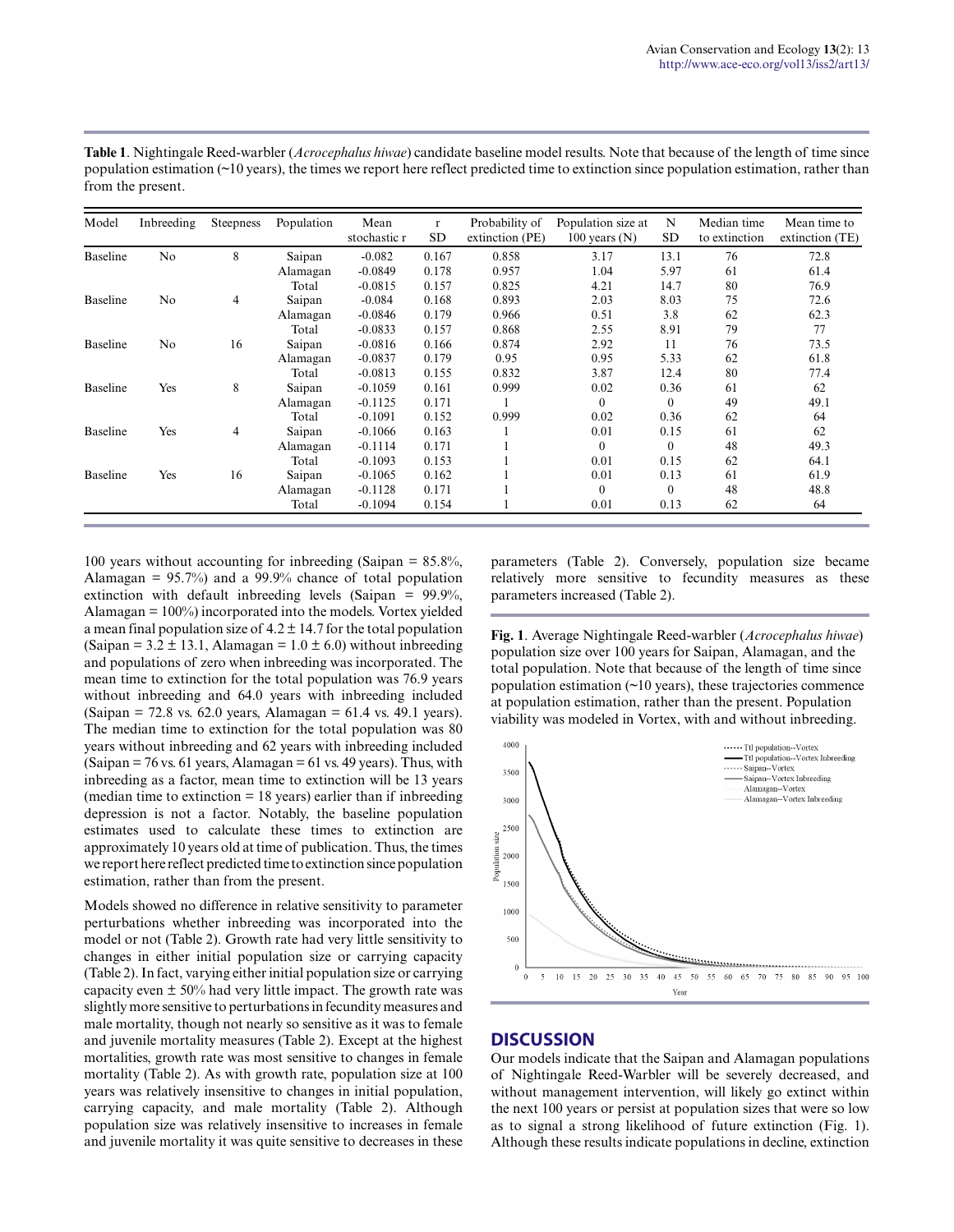| Model                     | Magnitude of<br>variation | Growth rate sensitivity index<br>$(\Delta r/\Delta x)$ |            | Pop size at 100 years sensitivity index $(\Delta N/\Delta x)$ |                                                                                                                                                                                                                                                                                                                                                                                                                                                                                                                                                                                   |  |
|---------------------------|---------------------------|--------------------------------------------------------|------------|---------------------------------------------------------------|-----------------------------------------------------------------------------------------------------------------------------------------------------------------------------------------------------------------------------------------------------------------------------------------------------------------------------------------------------------------------------------------------------------------------------------------------------------------------------------------------------------------------------------------------------------------------------------|--|
|                           |                           | No Inbreeding                                          | Inbreeding | No Inbreeding                                                 | Inbreeding                                                                                                                                                                                                                                                                                                                                                                                                                                                                                                                                                                        |  |
| <b>Initial Population</b> | $50\%$                    | 0.0000                                                 | 0.0000     | $-0.0009$                                                     |                                                                                                                                                                                                                                                                                                                                                                                                                                                                                                                                                                                   |  |
|                           | 25%                       | 0.0000                                                 | 0.0000     | $-0.0001$                                                     | 0.0000<br>0.0000<br>0.0000<br>0.0000<br>0.0000<br>0.0000<br>0.0000<br>0.0000<br>0.0000<br>0.0000<br>0.0000<br>0.0000<br>$-0.0667$<br>$-0.1333$<br>$-0.3333$<br>-1837.6667<br>-20800.7333<br>-13702.2333<br>$-0.1053$<br>$-0.2105$<br>$-0.5263$<br>-732.8947<br>-17834.1053<br>-21316.7368<br>-0.1429<br>0.1429<br>0.0000<br>$-1.4286$<br>$-0.7143$<br>$-0.2143$<br>$-0.1212$<br>$-0.2424$<br>$-0.6061$<br>$-1021.8182$<br>-20539.0303<br>-24970.3030<br>7842.4711<br>3580.9700<br>168.8222<br>0.2309<br>0.0924<br>0.0462<br>3712.4308<br>2560.7179<br>74.2051<br>0.1026<br>0.0410 |  |
|                           | 10%                       | 0.0000                                                 | 0.0000     | $-0.0025$                                                     |                                                                                                                                                                                                                                                                                                                                                                                                                                                                                                                                                                                   |  |
|                           | $-10%$                    | 0.0000                                                 | 0.0000     | 0.0035                                                        |                                                                                                                                                                                                                                                                                                                                                                                                                                                                                                                                                                                   |  |
|                           | $-25%$                    | 0.0000                                                 | 0.0000     | 0.0015                                                        |                                                                                                                                                                                                                                                                                                                                                                                                                                                                                                                                                                                   |  |
|                           | $-50%$                    | 0.0000                                                 | 0.0000     | 0.0013                                                        |                                                                                                                                                                                                                                                                                                                                                                                                                                                                                                                                                                                   |  |
| Carrying Capacity         | $50\%$                    | 0.0000                                                 | 0.0000     | $-0.0002$                                                     |                                                                                                                                                                                                                                                                                                                                                                                                                                                                                                                                                                                   |  |
|                           | 25%                       | 0.0000                                                 | 0.0000     | 0.0000                                                        |                                                                                                                                                                                                                                                                                                                                                                                                                                                                                                                                                                                   |  |
|                           | 10%                       | 0.0000                                                 | 0.0000     | $-0.0010$                                                     |                                                                                                                                                                                                                                                                                                                                                                                                                                                                                                                                                                                   |  |
|                           | $-10%$                    | 0.0000                                                 | 0.0000     | 0.0018                                                        |                                                                                                                                                                                                                                                                                                                                                                                                                                                                                                                                                                                   |  |
|                           | $-25%$                    | 0.0000                                                 | 0.0000     | 0.0018                                                        |                                                                                                                                                                                                                                                                                                                                                                                                                                                                                                                                                                                   |  |
|                           | $-50%$                    | 0.0000                                                 | 0.0000     | 0.0013                                                        |                                                                                                                                                                                                                                                                                                                                                                                                                                                                                                                                                                                   |  |
| Juvenile Mortality        | $50\%$                    | $-1.0360$                                              | $-0.9640$  | $-14.0333$                                                    |                                                                                                                                                                                                                                                                                                                                                                                                                                                                                                                                                                                   |  |
|                           | $25\%$                    | $-0.9147$                                              | $-0.8220$  | $-28.0667$                                                    |                                                                                                                                                                                                                                                                                                                                                                                                                                                                                                                                                                                   |  |
|                           | $10\%$                    | $-0.9017$                                              | $-0.7950$  | $-70.1667$                                                    |                                                                                                                                                                                                                                                                                                                                                                                                                                                                                                                                                                                   |  |
|                           | $-10%$                    | $-0.9467$                                              | $-0.9417$  | -8609.8333                                                    |                                                                                                                                                                                                                                                                                                                                                                                                                                                                                                                                                                                   |  |
|                           | $-25%$                    | $-0.5927$                                              | $-0.7553$  | -23912.0000                                                   |                                                                                                                                                                                                                                                                                                                                                                                                                                                                                                                                                                                   |  |
|                           | $-50%$                    | $-0.3903$                                              | $-0.4700$  | $-14056.7000$                                                 |                                                                                                                                                                                                                                                                                                                                                                                                                                                                                                                                                                                   |  |
| Female Mortality          | $50\%$                    | $-0.9179$                                              | $-0.8411$  | $-22.1579$                                                    |                                                                                                                                                                                                                                                                                                                                                                                                                                                                                                                                                                                   |  |
|                           |                           |                                                        | $-0.9084$  |                                                               |                                                                                                                                                                                                                                                                                                                                                                                                                                                                                                                                                                                   |  |
|                           | 25%<br>$10\%$             | $-0.9811$<br>$-1.0211$                                 |            | $-44.3158$                                                    |                                                                                                                                                                                                                                                                                                                                                                                                                                                                                                                                                                                   |  |
|                           |                           |                                                        | $-0.9526$  | $-110.2632$                                                   |                                                                                                                                                                                                                                                                                                                                                                                                                                                                                                                                                                                   |  |
|                           | $-10%$                    | $-1.1421$                                              | $-1.0868$  | -5040.7895                                                    |                                                                                                                                                                                                                                                                                                                                                                                                                                                                                                                                                                                   |  |
|                           | $-25%$                    | $-0.8400$                                              | $-1.0653$  | -26047.6842                                                   |                                                                                                                                                                                                                                                                                                                                                                                                                                                                                                                                                                                   |  |
|                           | $-50%$                    | $-0.5958$                                              | $-0.7258$  | -21774.4737                                                   |                                                                                                                                                                                                                                                                                                                                                                                                                                                                                                                                                                                   |  |
| Male Mortality            | 50%                       | $-0.0871$                                              | $-0.0786$  | $-22.7143$                                                    |                                                                                                                                                                                                                                                                                                                                                                                                                                                                                                                                                                                   |  |
|                           | 25%                       | $-0.0929$                                              | $-0.0729$  | $-24.5714$                                                    |                                                                                                                                                                                                                                                                                                                                                                                                                                                                                                                                                                                   |  |
|                           | 10%                       | $-0.0964$                                              | $-0.0821$  | $-41.4286$                                                    |                                                                                                                                                                                                                                                                                                                                                                                                                                                                                                                                                                                   |  |
|                           | $-10%$                    | $-0.0536$                                              | $-0.0929$  | $-0.7143$                                                     |                                                                                                                                                                                                                                                                                                                                                                                                                                                                                                                                                                                   |  |
|                           | $-25%$                    | $-0.0400$                                              | $-0.0957$  | 2.4286                                                        |                                                                                                                                                                                                                                                                                                                                                                                                                                                                                                                                                                                   |  |
|                           | $-50%$                    | $-0.0443$                                              | $-0.0807$  | $-3.1429$                                                     |                                                                                                                                                                                                                                                                                                                                                                                                                                                                                                                                                                                   |  |
| <b>Adult Mortality</b>    | $50\%$                    | $-1.2552$                                              | $-1.1836$  | $-25.5152$                                                    |                                                                                                                                                                                                                                                                                                                                                                                                                                                                                                                                                                                   |  |
|                           | 25%                       | $-1.2618$                                              | $-1.1939$  | $-51.0303$                                                    |                                                                                                                                                                                                                                                                                                                                                                                                                                                                                                                                                                                   |  |
|                           | $10\%$                    | $-1.2485$                                              | $-1.1606$  | $-126.9697$                                                   |                                                                                                                                                                                                                                                                                                                                                                                                                                                                                                                                                                                   |  |
|                           | $-10%$                    | $-1.3364$                                              | $-1.2818$  | -5778.1818                                                    |                                                                                                                                                                                                                                                                                                                                                                                                                                                                                                                                                                                   |  |
|                           | $-25%$                    | $-0.9782$                                              | $-1.2303$  | -31215.7576                                                   |                                                                                                                                                                                                                                                                                                                                                                                                                                                                                                                                                                                   |  |
|                           | $-50%$                    | $-0.6848$                                              | $-0.8364$  | -25227.7576                                                   |                                                                                                                                                                                                                                                                                                                                                                                                                                                                                                                                                                                   |  |
| #Attempts/Year            | $50\%$                    | 0.2238                                                 | 0.2785     | 8377.5289                                                     | 0.0205                                                                                                                                                                                                                                                                                                                                                                                                                                                                                                                                                                            |  |
|                           | 25%                       | 0.3473                                                 | 0.4028     | 8582.1709                                                     |                                                                                                                                                                                                                                                                                                                                                                                                                                                                                                                                                                                   |  |
|                           | 10%                       | 0.4353                                                 | 0.3995     | 1481.5242                                                     |                                                                                                                                                                                                                                                                                                                                                                                                                                                                                                                                                                                   |  |
|                           | $-10%$                    | 0.2702                                                 | 0.2460     | 46.8822                                                       |                                                                                                                                                                                                                                                                                                                                                                                                                                                                                                                                                                                   |  |
|                           | $-25%$                    | 0.3081                                                 | 0.2808     | 19.4457                                                       |                                                                                                                                                                                                                                                                                                                                                                                                                                                                                                                                                                                   |  |
|                           | $-50%$                    | 0.3236                                                 | 0.2954     | 9.7229                                                        |                                                                                                                                                                                                                                                                                                                                                                                                                                                                                                                                                                                   |  |
| #Offspring/Attempt        | $50\%$                    | 0.1040                                                 | 0.1292     | 3841.7231                                                     |                                                                                                                                                                                                                                                                                                                                                                                                                                                                                                                                                                                   |  |
|                           | $25\%$                    | 0.1594                                                 | 0.1965     | 4395.0769                                                     |                                                                                                                                                                                                                                                                                                                                                                                                                                                                                                                                                                                   |  |
|                           | 10%                       | 0.1969                                                 | 0.1754     | 715.6410                                                      |                                                                                                                                                                                                                                                                                                                                                                                                                                                                                                                                                                                   |  |
|                           | $-10%$                    | 0.1795                                                 | 0.1585     | 21.5385                                                       |                                                                                                                                                                                                                                                                                                                                                                                                                                                                                                                                                                                   |  |
|                           | $-25%$                    | 0.1848                                                 | 0.1670     | 8.6359                                                        |                                                                                                                                                                                                                                                                                                                                                                                                                                                                                                                                                                                   |  |
|                           | $-50%$                    | 0.1909                                                 | 0.1720     | 4.3179                                                        |                                                                                                                                                                                                                                                                                                                                                                                                                                                                                                                                                                                   |  |

**Table 2**. Sensitivity analysis of key input parameter influencing Nightingale Reed-Warbler (*Acrocephalus hiwae*) growth rate and population size at 100 years, without and with inbreeding.

is not inevitable because there is still time left to conduct management activities that have potential to reverse these trends.

Sensitivity results indicate that parameters such as initial population, carrying capacity, and male mortality/survival have relatively little influence on the Nightingale Reed-Warbler total population model relative to other parameters (Table 2). On the other hand, sensitivity analyses suggested that we need to gain further understanding of female and juvenile survival and, to a lesser degree, annual fecundity measures, because they exhibit strong influence on the Nightingale Reed-Warbler's population dynamics. Unfortunately, no data on female and juvenile survival currently exist, and thus we estimated these parameters from male survival and patterns of survival in congeners and other species. Although several parameters were insensitive to changes in terms of model output, it is important to note that they are still important to measure accurately. For instance, although changes in initial population size did not strongly affect model outputs,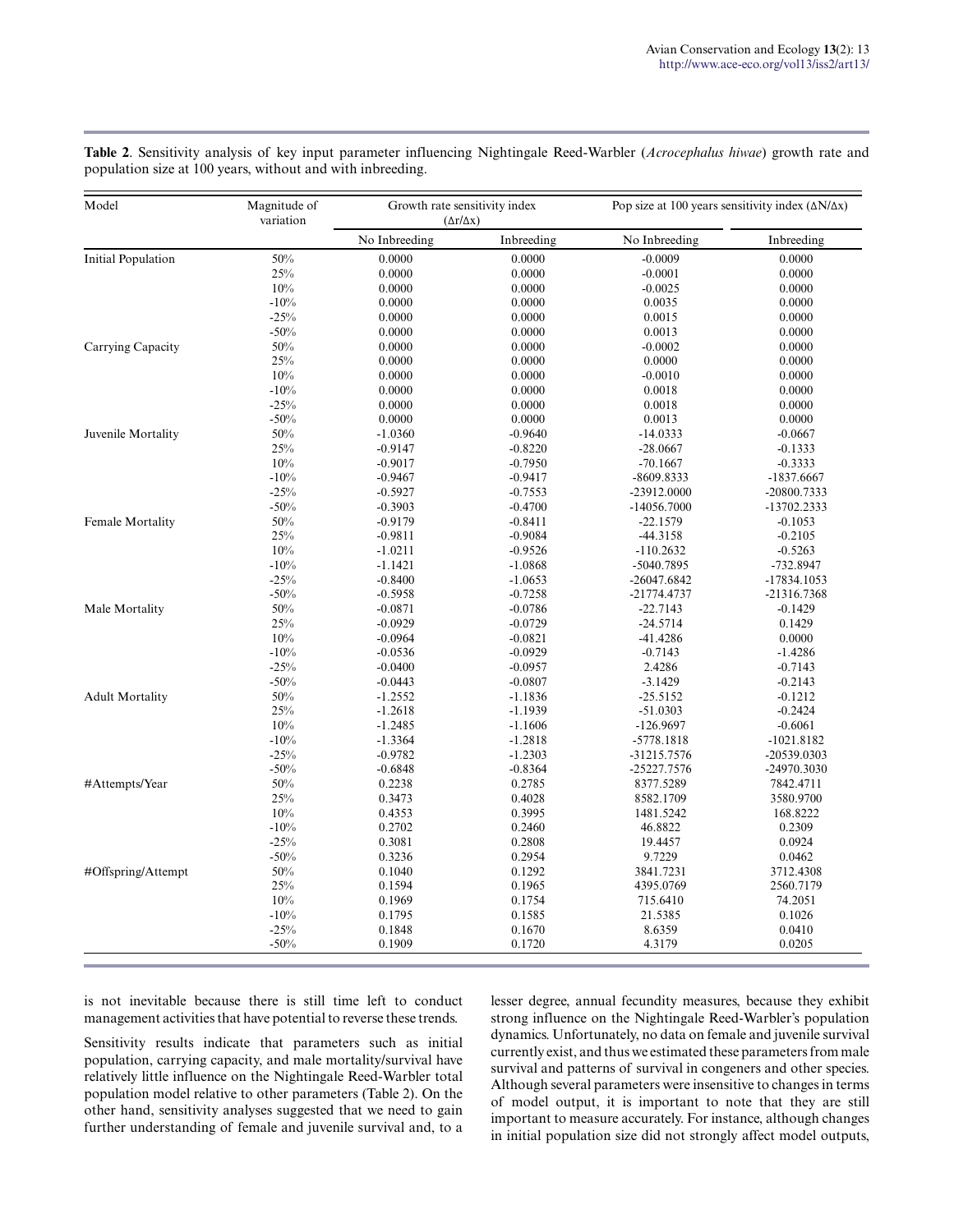such as growth rate and final population size, it will affect time to extinction, and as a result, the time left to try to take management actions to prevent extinction. All else being equal, the Alamagan population, with its smaller initial population size, will likely go extinct quicker than the larger Saipan population, simply because of its smaller initial size. Similarly, while incorporating effects of inbreeding into the models did not significantly change model outcome, it did speed up the population decline. Thus, having a better understanding of whether inbreeding affects Nightingale Reed-Warbler populations, and if so, how it does so, will refine model predictions. In some cases, life history and demographic information for a species is simply absent, and while related species can provide important information for PVA models, if they exist in entirely different environments, or are not closely related, their value may be limited. Several specific demographic measures used in the PVA were developed based on the best available data. However, as additional species-specific data become available, it will likely lead to better parameter estimation, and eventually, more accurate model results.

Although all models suggest a species in decline, there are several caveats that may have strong relevance for future modeling and management efforts. First, we assumed that the populations on Alamagan and Saipan operate in a similar manner and that they have the same demographic attributes. Although both populations occur in the same archipelago, they do have unique environmental settings and thus may differ in terms of population dynamics. In fact, the two islands have somewhat different historic population trends with Alamagan showing an essentially steady, though perhaps slowly declining, population of Nightingale Reed-Warblers (Marshall et al. 2011) compared to Saipan which has been declining more quickly (Camp et al. 2009). One limitation of our analysis is that all previous research has been on Saipan reed-warblers, such that both the Alamagan and Saipan populations have been modeled with Saipan demographics. As a result, the models of Saipan's population may be more robust than Alamagan's. Because Alamagan's reed-warbler population is declining more slowly, it is conceivable that its population outlook may be more optimistic than what we have modeled. Second, nearly all the data used to parameterize the models were over 20 years old. Although many bird species exhibit some consistencies in life history attributes, e.g., average clutch size, many vary based upon environmental conditions, e.g., mortality and fecundity. Given that the populations face the threats of nonnative predators, habitat degradation due to feral species on Alamagan, and habitat loss due to development on Saipan, it is quite likely that the species demographics have changed over time. Third, as previously noted, the parameters to which PVA models are sensitive may change as the model changes. It is important to remember that all population and management inferences drawn from the current models assumed that parameter estimates were reasonable approximations of the Nightingale Reed-Warbler's true demography and life history. As new data are collected, and the model is refined and developed, new conclusions may be drawn, and management decisions updated. For instance, our current model was relatively insensitive to changes in carrying capacity, which would be expected if the populations are currently declining for reasons other than declining carrying capacity, such that carrying capacity has little effect on population dynamics.

However, if recovery efforts succeed and the populations increase, carrying capacity may become quite important, and would need to be better understood to effectively model the populations. The same may be said of the true effects of density dependence on reproductive efforts and other parameters as well.

#### **Research and management implications**

As evidenced by the PVA results, the Nightingale Reed-Warbler is a species under severe threat. All models suggested that the species will rapidly decline and may go extinct within the next 100 years without management intervention. Based upon the underlying data used in the models and the model output, we recommend the following research and management items. First, given the models' sensitivity to survival and the fact that these estimates are the least robust, we recommend effort be placed on collecting additional survival data for all life stages, but particularly females and juveniles. If current survival estimates prove to be reasonable, we recommend management actions that would increase survival of juveniles and females. Potential management activities could include reducing non-native predators (particularly rats), increasing Nightingale Reed-Warbler food resources, and restoring high-quality native habitat.

Second, given the length of time since reproductive data have been collected and the moderate sensitivity of models to these parameters, we recommend collecting new data on reproduction and other demographic factors. Because environmental conditions may have changed since the data were collected, it is important to evaluate if reproduction has decreased. Furthermore, because data collected during 1997–1998 were during a time of atypical weather patterns, including four supertyphoons, it is difficult to discern what reproduction and other demographic factors may look like during periods of more stable weather patterns. Ideally, data would be collected over a longer interval to allow for evaluation of demographic factors during periods of stable weather and periods of typhoons. Such data could allow for evaluation of reproduction under different storm and typhoon frequencies and severities. Given the potential effects of global change on regional climatic patterns and El Nino and typhoon frequencies, understanding such variability is of considerable importance.

Third, given that Saipan and Alamagan show different population trends, we recommend collecting new data on species demography and life history attributes from both islands to determine if the two populations behave similarly. If they do, it may allow for a simpler management approach. However, if the populations are displaying different dynamics, then management may need to be individualized by island. For example, if Alamagan's population is stable, understanding the differences between its population dynamics and Saipan's may aid in understanding how to better manage reed-warblers on Saipan. Although additional data would provide much needed answers to Nightingale Reed-Warbler population dynamics, it is extremely important to concurrently implement management actions in the near term. It is critical that management of other invasive species commence, including eliminating feral ungulates, controlling ivy gourd, and controlling predators, with the aim of restoring habitat, including food resources. Beyond management within the existing habitat, it will likely be necessary to set aside protected areas, in addition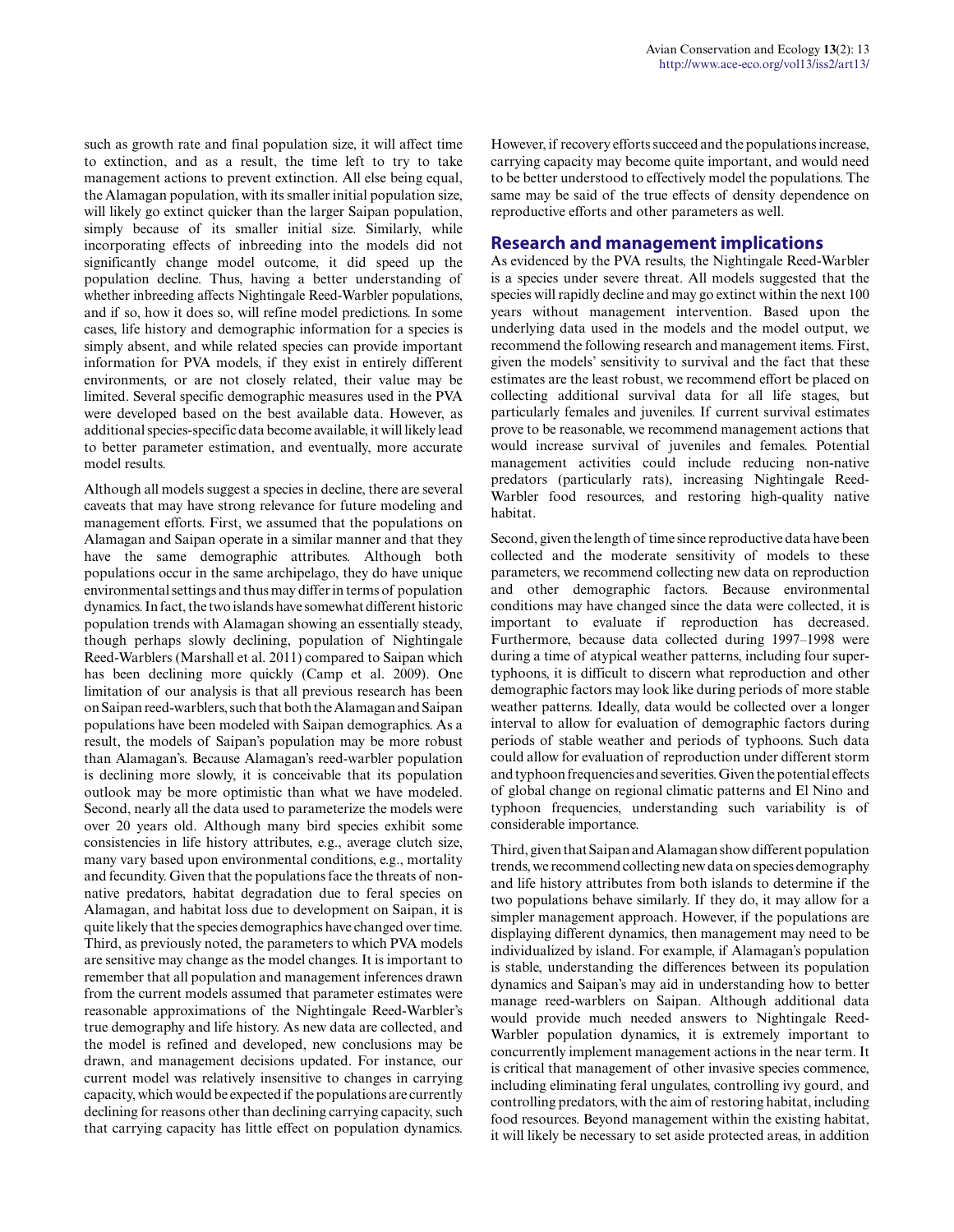to the existing Saipan Upland Mitigation Bank, the Nightingale Reed-Warbler Conservation Area, and other conservation areas on Saipan for enough quality habitat to exist. One approach being considered to increase habitat and reduce extinction risk is translocating reed-warblers from Saipan and/or Alamagan to at least two islands—Pagan and Aguiguan, because closely related reed-warblers once occurred on both islands—to create new populations (MAC Working Group 2013). Engaging in management in the near-term future, before the populations' exhibit further large reductions, is critical.

*Responses to this article can be read online at:* <http://www.ace-eco.org/issues/responses.php/1289>

#### **Acknowledgments:**

*We wish to thank Barry Grand for assistance with developing survival estimates and Steven Mosher for providing original data. In addition, we would like to thank Joseph J. Nocera, Erik Blomberg, and an anonymous reviewer for their helpful comments on our draft manuscript. Funding for this work was provided by the U.S. Fish and Wildlife Service's Cooperative Endangered Species Conservation Fund awarded to the CNMI Department of Lands and Natural Resources, in collaboration with the University of Hawai'i.*

#### **LITERATURE CITED**

Akçakaya, H. R., and P. Sjögren-Gulve. 2000. Population viability analysis in conservation planning: an overview. *Ecological Bulletins* 48:9-21.

Amidon, F., R. J. Camp, A. P. Marshall, T. K. Pratt, L. Williams, P. Radley, and J. B. Cruz. 2014. Terrestrial bird population trends on Aguiguan (Goat Island), Mariana Islands. *Bird Conservation International* 24:505-517. [http://dx.doi.org/10.1017/S0959270914000021](http://dx.doi.org/10.1017%2FS0959270914000021)

Beissinger, S. R., and M. I. Westphal. 1998. On the use of demographic models of population viability in endangered species management. *Journal of Wildlife Management* 62:821-841. [http://dx.doi.org/10.2307/3802534](http://dx.doi.org/10.2307%2F3802534) 

BirdLife International. 2016. Saipan Reed-warbler: *Acrocephalus hiwae*. *The IUCN Red List of Threatened Species* 2016:e. T103780118A104318648. [http://dx.doi.org/10.2305/IUCN.UK.2016-3.](http://dx.doi.org/10.2305%2FIUCN.UK.2016-3.RLTS.T103780118A104318648.en) [RLTS.T103780118A104318648.en](http://dx.doi.org/10.2305%2FIUCN.UK.2016-3.RLTS.T103780118A104318648.en)

Brook, B. W., J. J. O'Grady, A. P. Chapman, M. A. Burgman, H. R. Akçakaya, and R. Frankham. 2000. Predictive accuracy of population viability analysis in conservation biology. *Nature* 404:385-387. [http://dx.doi.org/10.1038/35006050](http://dx.doi.org/10.1038%2F35006050) 

Brouwer, L., J. M. Tinbergen, C. Both, R. Bristol, D. S. Richardson, and J. Komdeur. 2009. Experimental evidence for density-dependent reproduction in a cooperatively breeding passerine. *Ecology* 90:729-741. [http://dx.doi.org/10.1890/07-1437.1](http://dx.doi.org/10.1890%2F07-1437.1) 

Camp, R. J., T. K. Pratt, A. P. Marshall, F. Amidon, and L. L. Williams. 2009. Recent status and trends of the land bird avifauna on Saipan, Mariana Islands, with emphasis on the endangered Nightingale Reed-warbler, *Acrocephalus luscinia*. *Bird Conservation International* 19:323-337. [http://dx.doi.org/10.1017/S0959270909008417](http://dx.doi.org/10.1017%2FS0959270909008417)

Conant, S., and M. Morin. 2001. Why isn't the Nihoa Millerbird extinct? *Studies in Avian Biology* 22:338-346.

Craig, R. J. 1992. Territoriality, habitat use and ecological distinctiveness of an endangered Pacific island reed-warbler. *Journal of Field Ornithology* 63:436-444.

Cross, P. C., and S. R. Beissinger. 2001. Using logistic regression to analyze the sensitivity of PVA models: a comparison of methods based on African wild dog models. *Conservation Biology* 15:1335-1346. [http://dx.doi.org/10.1111/j.1523-1739.2001.00031.](http://dx.doi.org/10.1111/j.1523-1739.2001.00031.x) [x](http://dx.doi.org/10.1111/j.1523-1739.2001.00031.x) 

Cruz, J., L. Arriola, N. Johnson, and G. Beauprez. 2000*a*. *Wildlife and vegetation surveys Alamagan 2000*. Technical Report #4. Commonwealth of the Northern Mariana Islands, Division of Fish & Wildlife, Saipan, Mariana Islands. [online] URL: [http://](http://www.dfw.gov.mp/Wildlife/Wild_Downloads/Tech_4_Alamagan_2000.pdf) [www.dfw.gov.mp/Wildlife/Wild\\_Downloads/Tech\\_4\\_Alamagan\\_2000.](http://www.dfw.gov.mp/Wildlife/Wild_Downloads/Tech_4_Alamagan_2000.pdf) [pdf](http://www.dfw.gov.mp/Wildlife/Wild_Downloads/Tech_4_Alamagan_2000.pdf)

Cruz, J., L. Arriola, N. Johnson, and G. Beauprez. 2000*b*. *Wildlife and vegetation surveys Aguiguan 2000*. Technical Report #2. Commonwealth of the Northern Mariana Islands, Division of Fish & Wildlife, Saipan, Mariana Islands. [online] URL: [http://](http://www.cnmi-dfw.com/docs/Tech%20Rpt%202%20-%20Aguiguan%202000.pdf) [www.cnmi-dfw.com/docs/Tech%20Rpt%202%20-%20Aguiguan%](http://www.cnmi-dfw.com/docs/Tech%20Rpt%202%20-%20Aguiguan%202000.pdf) [202000.pdf](http://www.cnmi-dfw.com/docs/Tech%20Rpt%202%20-%20Aguiguan%202000.pdf)

Deleon Guerrero, V. 2015. *CNMI's forest action plan update 2015– 2020*. Commonwealth of the Northern Mariana Islands Department of Lands and Natural Resources Division of Agriculture, Saipan, Mariana Islands.

Donovan, T. M., F. R. Thompson III, J. Faaborg, and J. R. Probst. 1995. Reproductive success of migratory birds in habitat sources and sinks. *Conservation Biology* 9:1380-1395. [http://dx.doi.](http://dx.doi.org/10.1046%2Fj.1523-1739.1995.09061380.x) [org/10.1046/j.1523-1739.1995.09061380.x](http://dx.doi.org/10.1046%2Fj.1523-1739.1995.09061380.x) 

Ellner, S. P., and J. Fieberg. 2003. Using PVA for management despite uncertainty: effects of habitat, hatcheries, and harvest on salmon. *Ecology* 84:1359-1369. [http://dx.doi.org/10.1890/0012-9658](http://dx.doi.org/10.1890%2F0012-9658%282003%29084%5B1359%3AUPFMDU%5D2.0.CO%3B2) [\(2003\)084\[1359:UPFMDU\]2.0.CO;2](http://dx.doi.org/10.1890%2F0012-9658%282003%29084%5B1359%3AUPFMDU%5D2.0.CO%3B2) 

Engbring, J., F. L. Ramsey, and V. J. Wildman. 1986. *Micronesian forest bird survey, 1982: Saipan, Tinian, Aguijan, and Rota*. U.S. Fish & Wildlife Service Report.

Esselstyn, J., J. B. Cruz, L. L. Williams, and N. Hawley. 2003. *Wildlife and vegetation surveys: Aguiguan 2002*. Technical Report #9. Commonwealth of the Northern Mariana Islands, Division of Fish & Wildlife, Saipan, Mariana Islands.

Global Invasive Species Database. 2017. Species profile: *Coccinia grandis*. International Union for Conservation of Nature Species Survival Commission Invasive Species Specialist Group. [online] URL:<http://www.iucngisd.org/gisd/species.php?sc=348>

Komdeur, J. 1991. *Cooperative breeding in the Seychelles warbler.* Dissertation. University of Cambridge, Cambridge, UK.

Komdeur, J. 1992. Importance of habitat saturation and territory quality for evolution of cooperative breeding in the Seychelles warbler. *Nature* 358:493-495. [http://dx.doi.org/10.1038/358493a0](http://dx.doi.org/10.1038%2F358493a0) 

Komdeur, J. 1994*a*. Conserving the Seychelles warbler *Acrocephalus sechellensis* by translocation from Cousin Island to the Islands of Aride and Cousine. *Biological Conservation* 67:143-152. [http://dx.doi.org/10.1016/0006-3207\(94\)90360-3](http://dx.doi.org/10.1016%2F0006-3207%2894%2990360-3)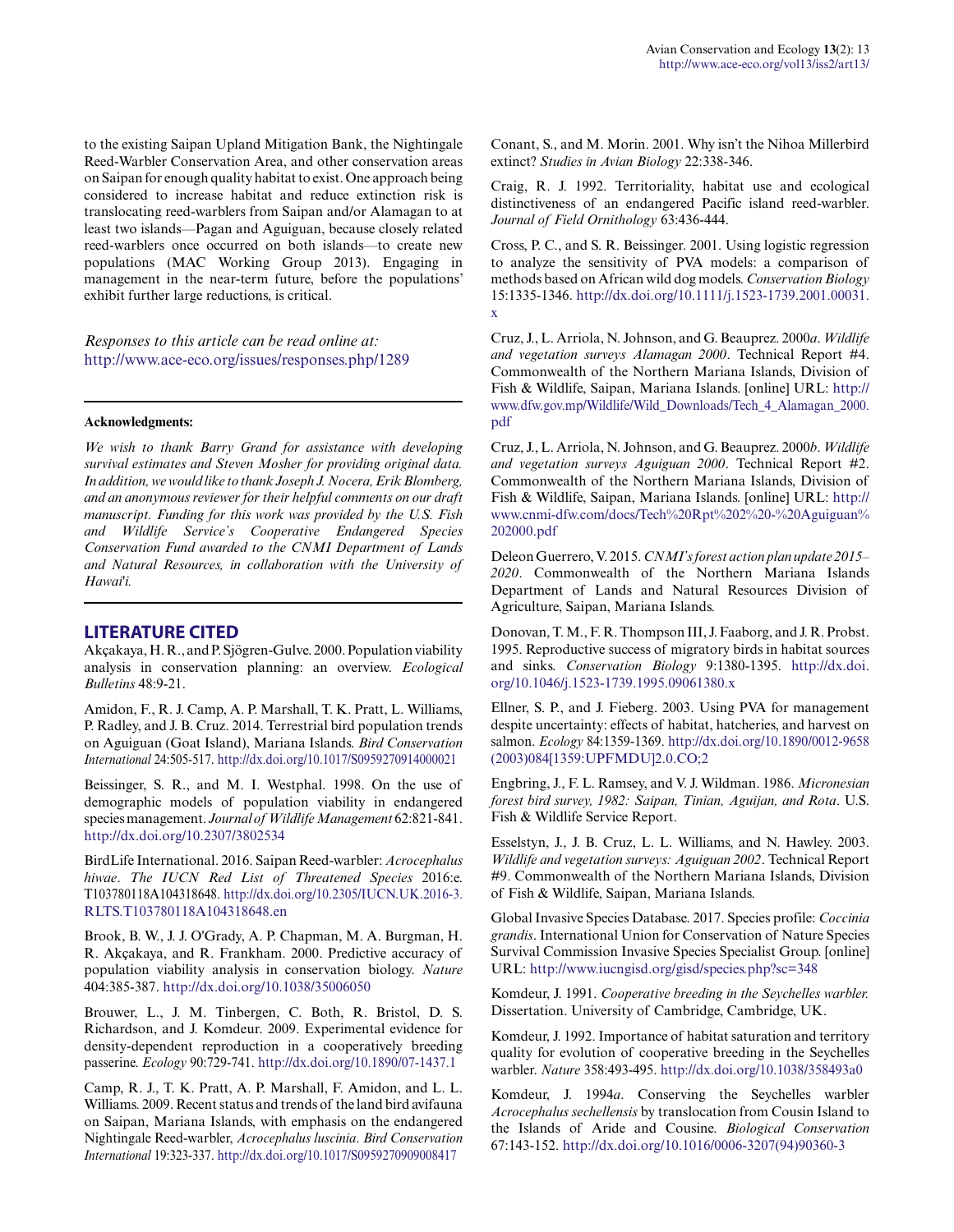Komdeur, J. 1994*b*. The effect of kinship on helping in the cooperative breeding Seychelles Warbler (*Acrocephalus sechellensis*). *Proceedings of the Royal Society of London B: Biological Sciences* 256:47-52. [http://dx.doi.org/10.1098/rspb.1994.0047](http://dx.doi.org/10.1098%2Frspb.1994.0047)

Komdeur, J. 1996. Influence of helping and breeding experience on reproductive performance in the Seychelles warbler: a translocation experiment. *Behavioral Ecology* 7:326-333. [http://](http://dx.doi.org/10.1093/beheco/7.3.326) [dx.doi.org/10.1093/beheco/7.3.326](http://dx.doi.org/10.1093/beheco/7.3.326) 

Komdeur, J., and S. Daan. 2005. Breeding in the monsoon: semiannual reproduction in the Seychelles Warbler (*Acrocephalus sechellensis*). *Journal of Ornithology* 146:305-313. [http://dx.doi.](http://dx.doi.org/10.1007%2Fs10336-005-0008-6) [org/10.1007/s10336-005-0008-6](http://dx.doi.org/10.1007%2Fs10336-005-0008-6)

Komdeur, J., T. Piersma, K. Kraaijeveld, F. Kraaijeveld-Smit, and D. S. Richardson. 2004. Why Seychelles Warblers fail to recolonize nearby islands: unwilling or unable to fly there? *Ibis* 146:298-302. [http://dx.doi.org/10.1046/j.1474-919X.2004.00255.](http://dx.doi.org/10.1046%2Fj.1474-919X.2004.00255.x) [x](http://dx.doi.org/10.1046%2Fj.1474-919X.2004.00255.x)

Lacy, R. C., and J. P. Pollak. 2014. *Vortex: a stochastic simulation of the extinction process. Version 10.0*. Chicago Zoological Society, Brookfield, Illinois, USA.

Liske-Clark, J. 2015. *Wildlife action plan for the Commonwealth of the Northern Mariana Islands, 2015-2025*. CNMI Department of Lands and Natural Resources-Division of Fish and Wildlife, Saipan, Northern Mariana Islands.

Marianas Avifauna Conservation (MAC) Working Group. 2013. *Marianas Avifauna Conservation (MAC) plan: long-term conservation plan for the native forest birds of the Northern Mariana Islands*. CNMI Division of Fish and Wildlife, Saipan, and U.S. Fish and Wildlife Service, Honolulu, Hawaii, USA.

Marshall, A., F. Amidon, and P. Radley. 2011. *Nightingale Reed-Warbler surveys on Alamagan*. Appendix 1. Status of the Micronesian Megapode in the Commonwealth of the Northern Mariana Islands. U.S. Fish and Wildlife Service report to the U. S. Navy. Honolulu, Hawaii, USA.

Morris, W. F., and D. F. Doak. 2002. *Quantitative conservation biology: theory and practice of population viability analysis*. Sinauer Associates, Sunderland, Massachusetts, USA.

Mosher, S. M. 2006. *Ecology of the endangered Nightingale Reed-Warbler (Acrocephalus luscinia) on Saipan, Micronesia*. Thesis, University of Idaho, Moscow, Idaho, USA.

Mosher, S. M., and S. G. Fancy. 2002. Description of nests, eggs, and nestlings of the endangered Nightingale Reed-Warbler on Saipan, Micronesia. *Wilson Bulletin* 114:1-10. [http://dx.doi.](http://dx.doi.org/10.1676%2F0043-5643%282002%29114%5B0001%3ADONEAN%5D2.0.CO%3B2) [org/10.1676/0043-5643\(2002\)114\[0001:DONEAN\]2.0.CO;2](http://dx.doi.org/10.1676%2F0043-5643%282002%29114%5B0001%3ADONEAN%5D2.0.CO%3B2)

Owen-Smith, N. 2007. *Introduction to modeling in wildlife and resource conservation.* Blackwell, Malden, Massachusetts, USA.

Reed, J. M., L. S. Mills, J. B. Dunning Jr, E. S. Menges, K. S. Mckelvey, R. Frye, S. R. Beissinger, M.-C. Anstett, and P. Miller. 2002. Emerging issues in population viability analysis. *Conservation Biology* 16:7-19. [http://dx.doi.org/10.1046/](http://dx.doi.org/10.1046%2Fj.1523-1739.2002.99419.x) [j.1523-1739.2002.99419.x](http://dx.doi.org/10.1046%2Fj.1523-1739.2002.99419.x)

Reichel, J. D., G. J. Wiles, and P. O. Glass. 1992. Island extinctions: the case of the endangered Nightingale Reed-Warbler. *Wilson Bulletin* 104:44-54.

Ricklefs, R. E. 1973. *Fecundity, mortality, and avian demography*. Pages 366-435 *in* D. S. Farner, editor. *Breeding biology of birds.* National Academy of Science, Washington, D.C., USA.

Rodda, G. H., and J. A. Savidge. 2007. Biology and impacts of Pacific island invasive species. 2. *Bioga irregularis*, the Brown Tree Snake (Reptilia: Columbridae). *Pacific Science* 61:307-324. [http://](http://dx.doi.org/10.2984%2F1534-6188%282007%2961%5B307%3ABAIOPI%5D2.0.CO%3B2) [dx.doi.org/10.2984/1534-6188\(2007\)61\[307:BAIOPI\]2.0.CO;2](http://dx.doi.org/10.2984%2F1534-6188%282007%2961%5B307%3ABAIOPI%5D2.0.CO%3B2)

Saitoh, T., A. Cibois, S. Kobayashi, E. Pasquet, and J.-C. Thibault. 2012. The complex systematics of the *Acrocephalus* of the Mariana Islands, western Pacific. *Emu* 112:343-349. [http://dx.doi.](http://dx.doi.org/10.1071%2FMU12012) [org/10.1071/MU12012](http://dx.doi.org/10.1071%2FMU12012)

U.S. Fish and Wildlife Service (USFWS). 1970. Conservation of endangered species and other fish and wildlife. *Federal Regulation* 35:18319-18322.

U.S. Fish and Wildlife Service (USFWS). 1998. *Recovery plan for the Nightingale Reed-warbler (Acrocephalus luscinia).* U.S. Fish and Wildlife Service, Portland, Oregon, USA.

VanderWerf, E. A., L. H. Crampton, J. S. Diegmann, C. T. Atkinson, and D. L. Leonard. 2014. Survival estimates of wild and captive-released Puaiohi, an endangered Hawaiian thrush. *Condor* 116:609-618. [http://dx.doi.org/10.1650/CONDOR-14-18.1](http://dx.doi.org/10.1650%2FCONDOR-14-18.1) 

VanderWerf, E. A., S. M. Mosher, M. D. Burt, P. E. Taylor, and D. Sailer. 2011. Variable efficacy of rat control in conserving O'ahu 'Elepaio populations. Pages 124-130 *in* C. R. Veitch, M. N. Clout, and D. R. Towns, editors. *Island invasives: eradication and management*. International Union for Conservation of Nature, Gland, Switzerland.



Sponsored by the Society of Canadian Ornithologists and Bird Studies Canada Parrainée par la Société des ornithologistes du Canada et Études d'oiseaux Canada



Editor-in-Chief: Keith A.Hobson Subject Editor: Erik Blomberg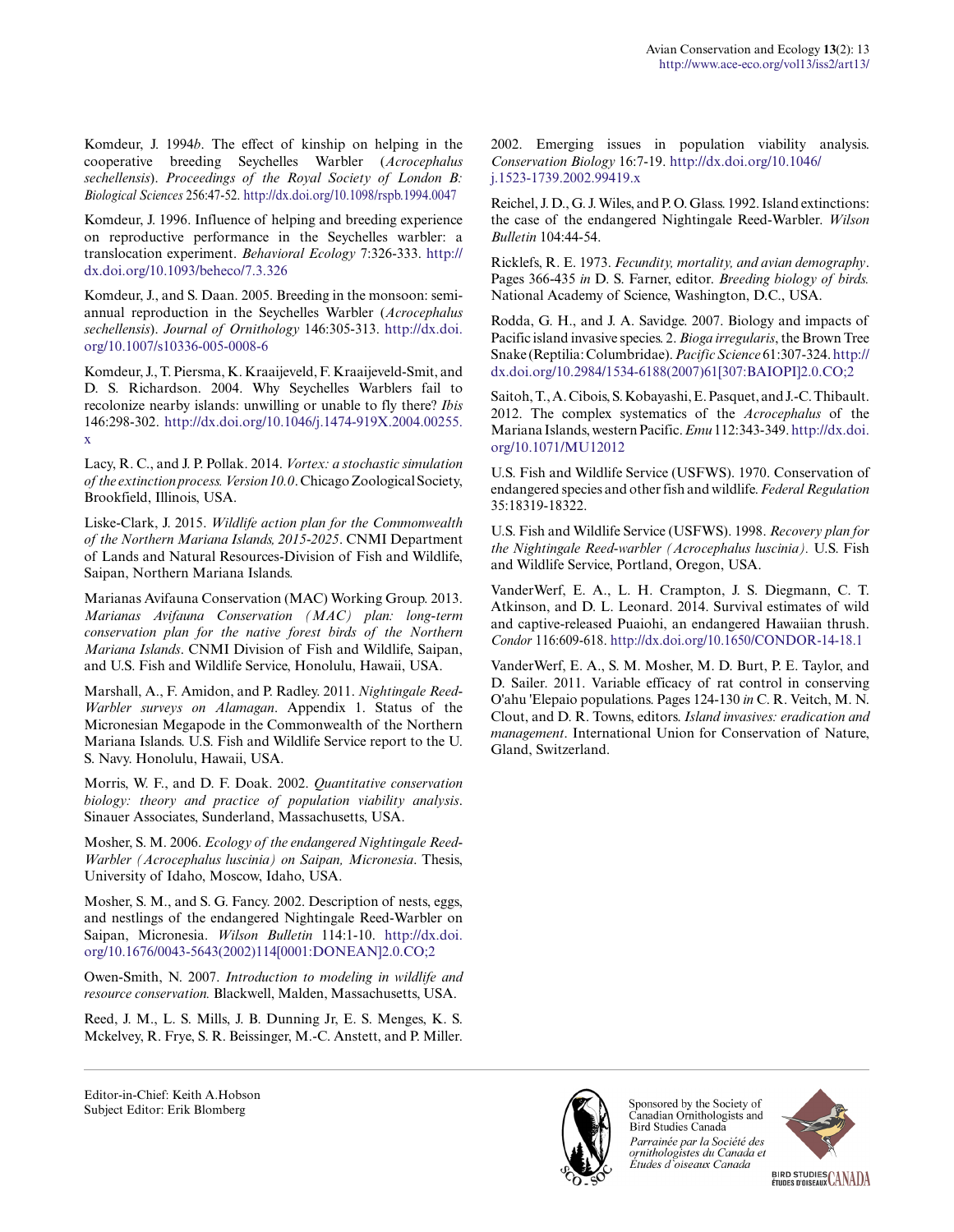**Appendix 1.** Parameter inputs for the baseline Nightingale Reed-Warbler (*Acrocephalus hiwae*) population as modeled in Vortex.

| Parameter/variable                       | Estimate                                                                    |
|------------------------------------------|-----------------------------------------------------------------------------|
| <b>Scenario Settings</b>                 |                                                                             |
| # iterations                             | 1000                                                                        |
| # years                                  | 100                                                                         |
| Duration of year (days)                  | 365                                                                         |
| <b>Extinction definition</b>             | Only 1 sex remains                                                          |
| # of populations                         | $\overline{2}$                                                              |
| <b>Species Description</b>               |                                                                             |
| <b>Inbreeding Depression</b>             |                                                                             |
| Lethal Equivalent                        | Default = $6.29$                                                            |
| % due to Recessive Lethals               | Default = $50\%$                                                            |
| EV Concordance of Reproduction and       |                                                                             |
| Survival?                                | yes, 0.5 between populations                                                |
| Dispersal                                | Did not incorporate due to lack of data<br>and high rate of island endemism |
| Reproductive System                      |                                                                             |
| Reproductive System                      | monogamous within year                                                      |
| Age of 1 <sup>st</sup> Offspring Females | 1 year                                                                      |
| Age of 1 <sup>st</sup> Offspring Males   | 1 year                                                                      |
| Max Age of Reproduction                  | 9 years                                                                     |
| Max Lifespan                             | 10 years                                                                    |
| Max # Broods/Year                        |                                                                             |
| Max # Progeny/Brood                      | 3                                                                           |
| Sex Ratio at birth in % Males            | 1:1                                                                         |
| <b>Density Dependent Reproduction</b>    | Yes                                                                         |
| % Breeding at Low Density                | 95%                                                                         |
| % Breeding at K                          | 71%                                                                         |
| Allee Parameter                          | $\boldsymbol{0}$                                                            |
| <b>Steepness Parameter</b>               | 8                                                                           |
| <b>Reproductive Rates</b>                |                                                                             |
| % Adult Females Breeding                 | Calculated from density dependence<br>information                           |
| EV (SD) in % Breeding                    | 10                                                                          |
| Distribution of Broods each Year         | $0 - 32.47\%$ ; $1 - 48.41\%$ ; $2 - 19.1\%$<br>mean = $0.866 \pm 0.710$    |
| # Offspring/Female/brood (mean $\pm$ SD) | $1.95 \pm 0.65$                                                             |
| <b>Mortality Rates</b>                   |                                                                             |
| Female Mortality as %                    |                                                                             |
| Mort from 0 to 1                         | 60%                                                                         |